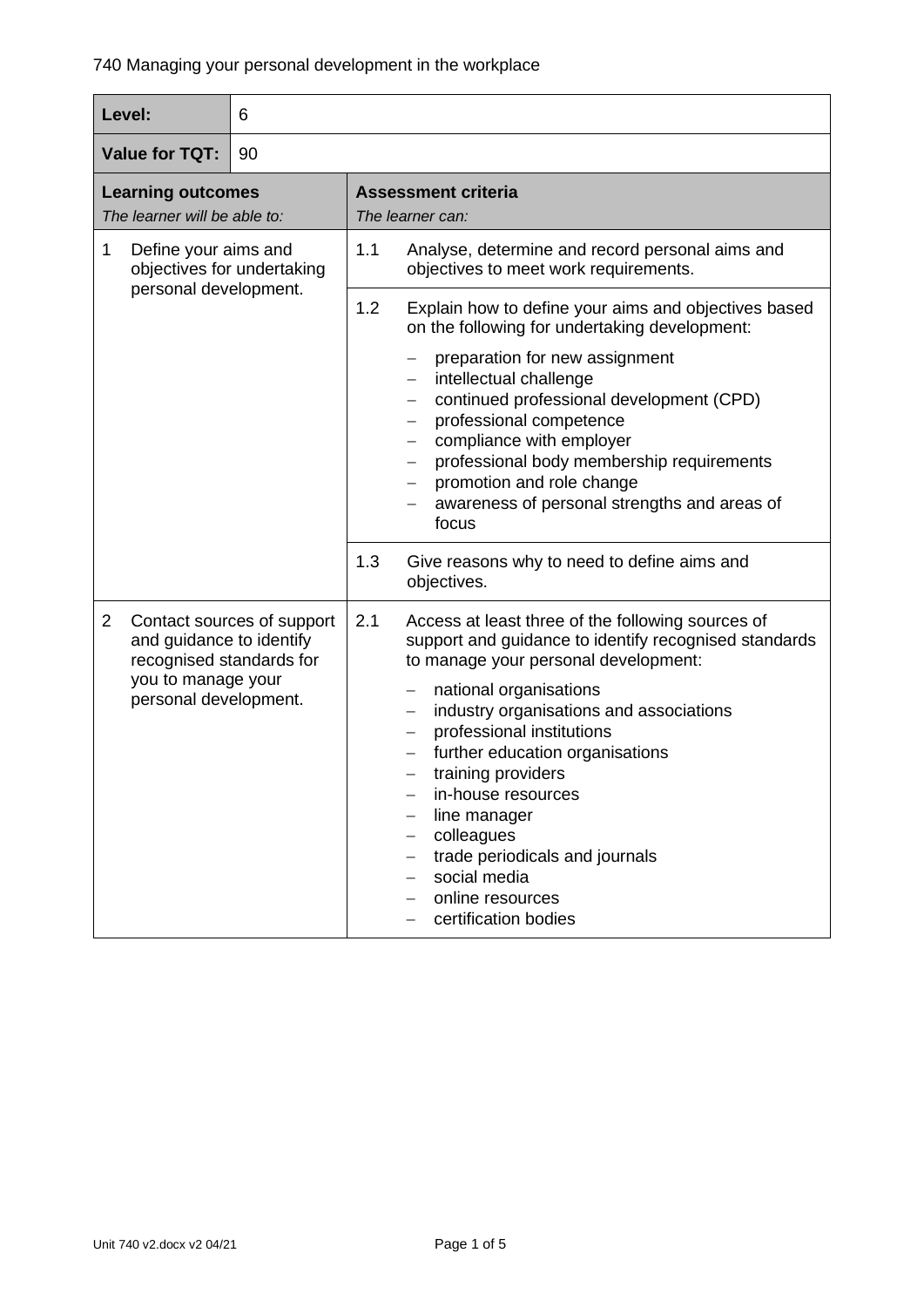| <b>Learning outcomes</b><br>The learner will be able to:                | <b>Assessment criteria</b><br>The learner can:                                                                                                                                                                                                                                                                                              |  |
|-------------------------------------------------------------------------|---------------------------------------------------------------------------------------------------------------------------------------------------------------------------------------------------------------------------------------------------------------------------------------------------------------------------------------------|--|
|                                                                         | 2.2<br>Explain how to access the following sources of support<br>and guidance to identify recognised standards:                                                                                                                                                                                                                             |  |
|                                                                         | national organisations<br>—<br>industry organisations and associations<br>professional institutions<br>further education organisations<br>training providers<br>in-house resources<br>line manager<br>colleagues<br>$\overline{\phantom{0}}$<br>trade periodicals and journals<br>social media<br>online resources<br>certification bodies. |  |
|                                                                         | 2.3<br>Give reasons why you need to access the following<br>recognised standards for you to undertake personal<br>development:<br>job descriptions<br>professional institution requirements<br>national occupational standards                                                                                                              |  |
|                                                                         | industry recognised standards.                                                                                                                                                                                                                                                                                                              |  |
| 3<br>Analyse the current level of<br>your knowledge and<br>performance. | Examine the current level of your knowledge and work<br>3.1<br>performance and compare against selected and<br>recognised standards.                                                                                                                                                                                                        |  |
|                                                                         | 3.2<br>Describe how to analyse current personal levels of<br>knowledge and performance against the following<br>selected and recognised standards:                                                                                                                                                                                          |  |
|                                                                         | job descriptions<br>professional institution requirements<br>national occupational standards<br>industry recognised standards.                                                                                                                                                                                                              |  |
|                                                                         | Explain how to develop a profile of your personal<br>3.3<br>development needs based on the following:                                                                                                                                                                                                                                       |  |
|                                                                         | maintenance of existing competence<br>$\qquad \qquad -$<br>improvements to existing skills<br>improvements to existing knowledge<br>development of new skills and knowledge<br>commitment to professional excellence.                                                                                                                       |  |
|                                                                         | 3.4<br>Give reasons why you need a profile of your personal<br>development needs.                                                                                                                                                                                                                                                           |  |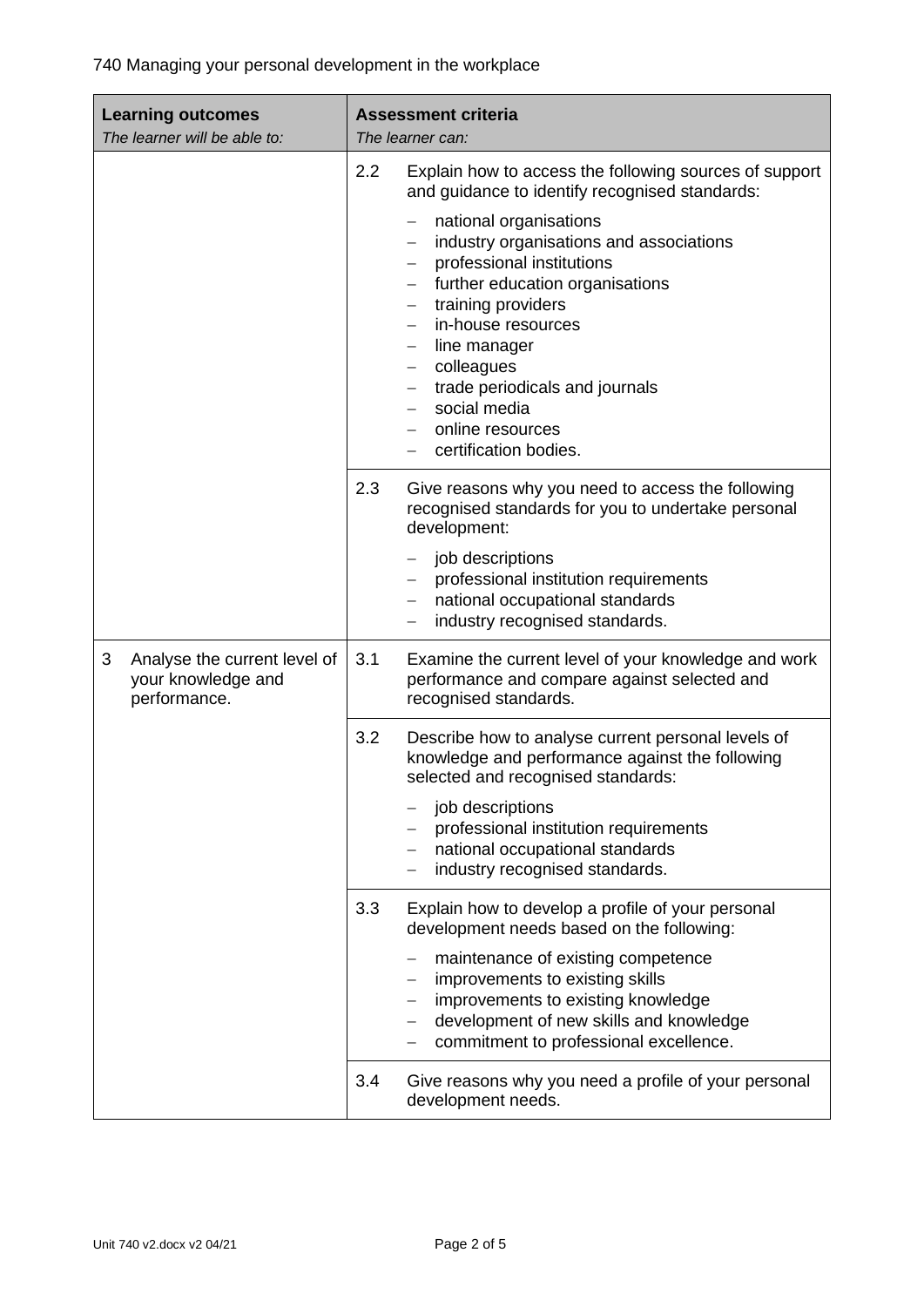740 Managing your personal development in the workplace

| <b>Learning outcomes</b><br>The learner will be able to:                            |     | <b>Assessment criteria</b><br>The learner can:                                                                                                                                                                                         |  |
|-------------------------------------------------------------------------------------|-----|----------------------------------------------------------------------------------------------------------------------------------------------------------------------------------------------------------------------------------------|--|
| Develop a profile of your<br>4<br>competence and personal                           | 4.1 | Determine a profile of your competence and personal<br>development needs and record the outcomes.                                                                                                                                      |  |
| development needs.                                                                  | 4.2 | Explain how to develop a profile of your knowledge<br>and competence against the following identified<br>recognised standards:                                                                                                         |  |
|                                                                                     |     | job descriptions<br>—<br>professional institution requirements<br>national occupational standards<br>industry recognised standards.                                                                                                    |  |
|                                                                                     | 4.3 | Explain how to measure achievement of the following<br>identified personal development needs:                                                                                                                                          |  |
|                                                                                     |     | maintenance of existing competence<br>improvements to existing skills<br>improvements to existing knowledge<br>improvement to existing competence<br>development of new skills and knowledge<br>commitment to professional excellence. |  |
| 5<br>Prepare a development<br>plan for achieving                                    | 5.1 | Prepare and record a personal development plan<br>based on identified development needs.                                                                                                                                               |  |
| identified development<br>needs.                                                    | 5.2 | Describe how to prepare a personal development plan<br>based on the following:                                                                                                                                                         |  |
|                                                                                     |     | maintenance of existing competence<br>—<br>improvements of existing skills<br>improvements of existing knowledge<br>development of new skills and knowledge<br>commitment to professional excellence.<br>—                             |  |
|                                                                                     | 5.3 | Explain why a personal development plan needs to be<br>prepared.                                                                                                                                                                       |  |
| Undertake development<br>6<br>activities aimed at                                   | 6.1 | Engage in development activities aimed at meeting<br>personal development needs.                                                                                                                                                       |  |
| achieving identified<br>development needs,<br>reviewing the<br>effectiveness of the | 6.2 | Establish and/or use processes that can review<br>development progress.                                                                                                                                                                |  |
| activities.                                                                         | 6.3 | Review and record the effectiveness of the<br>development activities undertaken.                                                                                                                                                       |  |
|                                                                                     | 6.4 | Explain different ways to undertake development<br>activities to achieve personal development needs.                                                                                                                                   |  |
|                                                                                     | 6.5 | Explain how to review and record progress and<br>evaluate effectiveness of activities undertaken.                                                                                                                                      |  |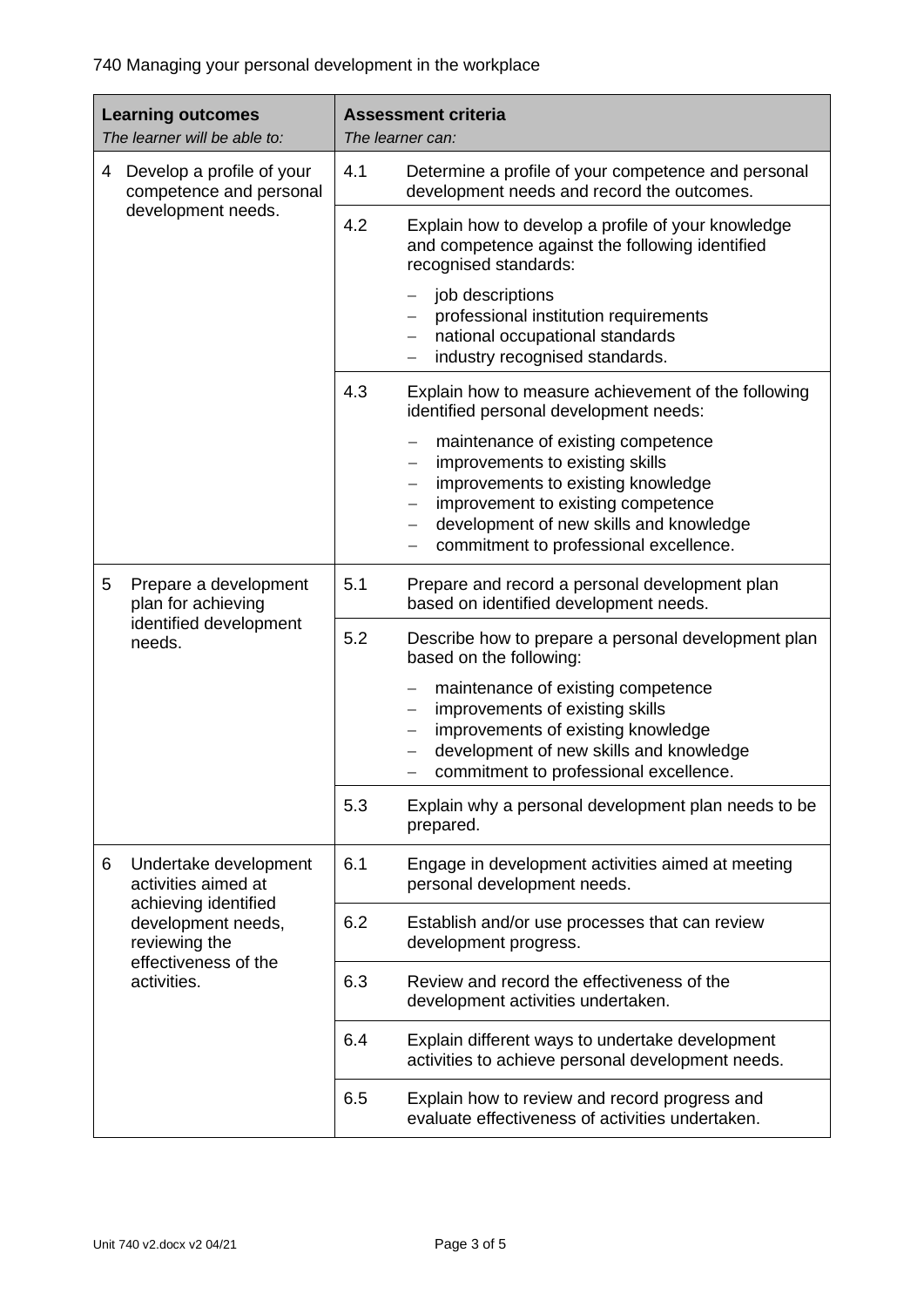740 Managing your personal development in the workplace

| <b>Learning outcomes</b><br>The learner will be able to: |                                                                            | <b>Assessment criteria</b><br>The learner can: |                                                                                                                                                                                                                                                                                         |
|----------------------------------------------------------|----------------------------------------------------------------------------|------------------------------------------------|-----------------------------------------------------------------------------------------------------------------------------------------------------------------------------------------------------------------------------------------------------------------------------------------|
| $\overline{7}$<br>can judge your                         | Obtain, accept and record<br>feedback from people who                      | 7.1                                            | Obtain feedback from people who can judge your<br>performance and provide objective, valid feedback.                                                                                                                                                                                    |
|                                                          | performance.                                                               | 7.2                                            | Accept and record the feedback provided to aid in<br>future development.                                                                                                                                                                                                                |
|                                                          |                                                                            | 7.3                                            | Explain how to obtain, accept and record feedback<br>from people who can judge your performance and<br>provide objective, valid feedback.                                                                                                                                               |
|                                                          |                                                                            | 7.4                                            | Explain why you need to obtain and accept feedback<br>provided.                                                                                                                                                                                                                         |
| 8                                                        | Review the cycle of<br>personal development                                | 8.1                                            | Conduct regular reviews on personal aims and<br>objectives and record the outcomes.                                                                                                                                                                                                     |
|                                                          | aims and objectives to<br>revise and update aims<br>and objectives to suit | 8.2                                            | Measure and update personal development plans that<br>meet changing work circumstances.                                                                                                                                                                                                 |
|                                                          | changing circumstances.                                                    | 8.3                                            | Explain how to review the cycle of the following<br>personal development aims and objectives:                                                                                                                                                                                           |
|                                                          |                                                                            |                                                | <b>Personal Development</b>                                                                                                                                                                                                                                                             |
|                                                          |                                                                            |                                                | maintenance of existing competence<br>improvements to existing skills<br>improvements to existing knowledge<br>development of new knowledge and skills<br>commitment to professional excellence                                                                                         |
|                                                          |                                                                            |                                                | <b>Aims and Objectives</b>                                                                                                                                                                                                                                                              |
|                                                          |                                                                            |                                                | preparation for new assignment<br>intellectual challenge<br>continued professional development (CPD)<br>professional competence<br>compliance with employer<br>professional body membership requirements<br>promotion and role change<br>awareness of personal strengths and weaknesses |
|                                                          |                                                                            | 8.4                                            | Explain how to revise and update aims and objectives<br>to suit changing circumstances.                                                                                                                                                                                                 |
|                                                          |                                                                            | 8.5                                            | Give reasons why personal development plans should<br>be reviewed, revised and updated.                                                                                                                                                                                                 |